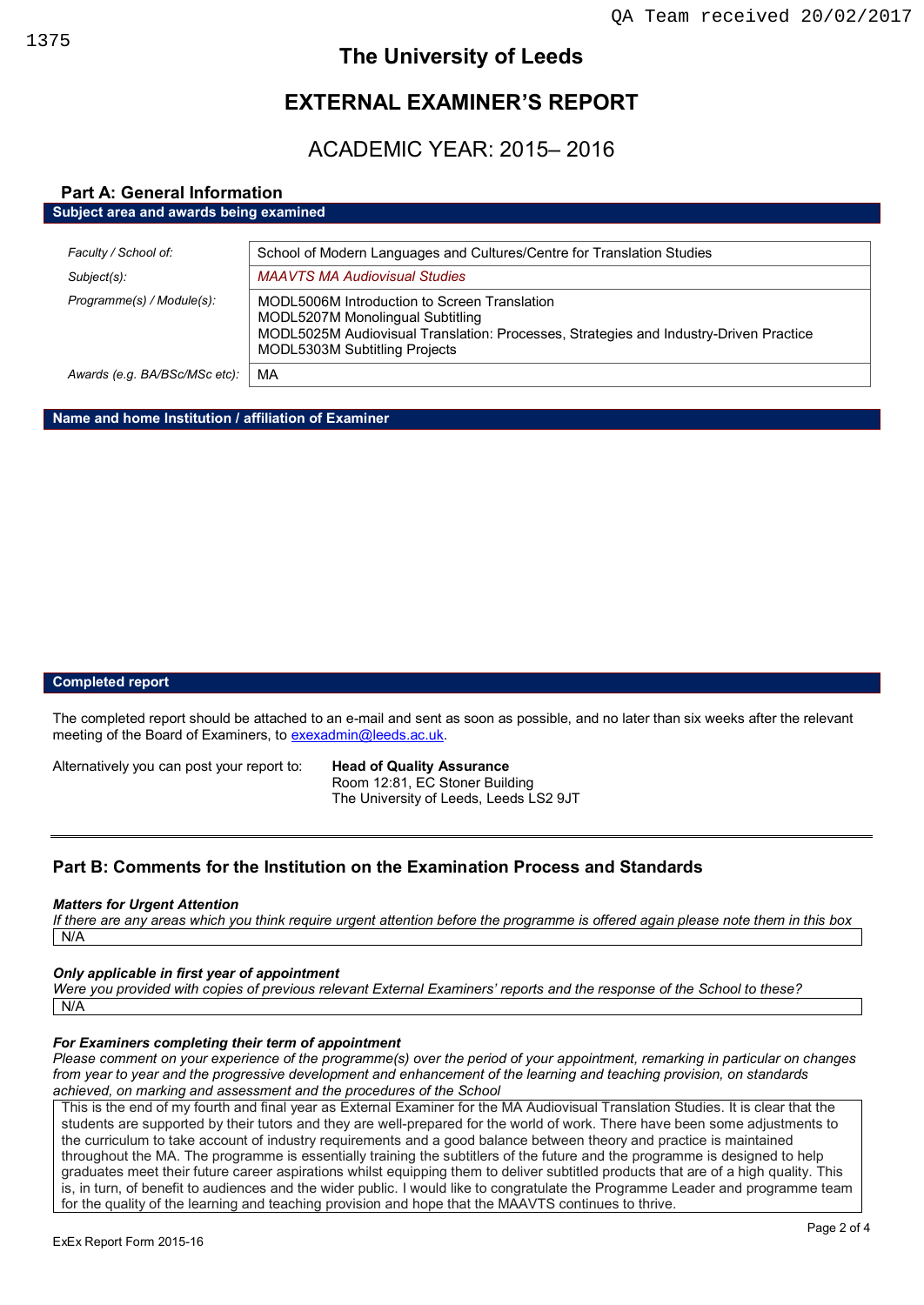- **1. Please indicate the extent to which the programme Aims and Intended Learning Outcomes (ILOs) were commensurate with the level of the award**
	- *The appropriateness of the Intended Learning Outcomes for the programme(s)/modules and of the structure and content of the programme(s);*

*The extent to which standards are appropriate for the award or award element under consideration.*

As noted in previous reports, the programme outcomes remain appropriate and correspond to FHEQ Level 7 requirements. The aims and intended learning outcomes are in line with the level of the award and the programme corresponds to the QAA Master's degrees characteristics. There is a good balance of theory and practice and the programme has been well-designed to take account of the professional context.

## **2. Did the Aims and ILOs meet the expectations of the national subject benchmark (where relevant)?**

 *The comparability of the programme(s) with similar programme(s) at other institutions and against national benchmarks and the Framework for Higher Education Qualifications.*

The MA programme is comparable with similar programmes at other institutions and is in line with the FHEQ.

#### **3. Please comment on the assessment methods and the appropriateness of these to the ILOs**

- *The design and structure of the assessment methods, and the arrangements for the marking of modules and the classification of awards;*
- *The quality of teaching, learning and assessment methods that may be indicated by student performance.*

Student performance on the programme is very good. For example, there was some strong work in the Subtitling Project module which involves a significant amount of work, first in subtitling the film/programme and then writing the commentary and applying theory to practice. One of the assessments for *L5025M Audiovisual Translation: Processes, Strategies and Industry-Driven Practice* includes a simulation of a request for a subtitling and adaptation job from a potential client. This is a relevant exercise and ensures that as well as being able to complete the more traditional Level 7 assessment types, students are equally equipped to communicate appropriately in a specific professional context. In addition, there is a team project assessment which measures the students' ability to operate within a team, using subtitling tools and CAT tools (memoQ). Assessments have been designed to appropriately measure the ILOs.

#### **4. Were students given adequate opportunity to demonstrate their achievement of the Aims and ILOs?**

- *The academic standards demonstrated by the students and, where possible, their performance in relation to students on comparable courses;* 
	- *The strengths and weaknesses of the students as a cohort.*

As noted in previous reports, the feedback that students receive is helpful and identifies strengths and weaknesses. The marking criteria are clearly defined and useful feedback sheets are provided in addition to comments that are electronically added to the text. MODL5006M is also an elective for the MA Applied Translation Studies. Students are either required to create monolingual subtitles for a 5 minute clip and include a 1,500 word commentary or they can write a 2,000 word essay which analyses the multilingual subtitles of an audiovisual text and the linguistic or culture-specific translation challenges which occur (from or into English). Allowing students this choice demonstrates that due consideration has been given to the potential differences that may exist across cohorts.This also allows students to play to their strengths and provides them with adequate opportunity to demonstrate their achievement of the aims and ILOs. In this particular module, all students passed the course.

#### **5. For Examiners responsible for programmes that include clinical practice components, please comment on the learning and assessment of practice components of the curriculum** N/A

#### **6. Please comment on the nature and effectiveness of enhancements to the programme(s) and modules since the previous year**

*It would be particularly helpful if you could also identify areas of good practice which are worthy of wider dissemination.*  There were no changes to the programme structure this year. A new module was introduced in 2014-15 merging *MODL5204M Film Translation and Subtitling* and *MODL5203M Audio-Visual Text Analysis.* The new course*, L5025M Audiovisual Translation: Processes, Strategies and Industry-Driven Practice* has been successfully embedded (please also see comments in 3.)

## **7. Please comment on the influence of research on the curriculum and learning and teaching**

*This may include examples of curriculum design informed by current research in the subject; practice informed by research; students undertaking research.* 

The core programme team are research active and this feeds into curriculum design and delivery. there are also close links with practitioners who are usually external freelance subtitlers, acting as language specific tutors. Students gain hands-on experience of industry requirements as well as acquiring the theory and knowledge of the discipline area.

## **8. Where the programme forms part of an Integrated PhD, please comment on the appropriateness of the programme as training for a PhD**

N/A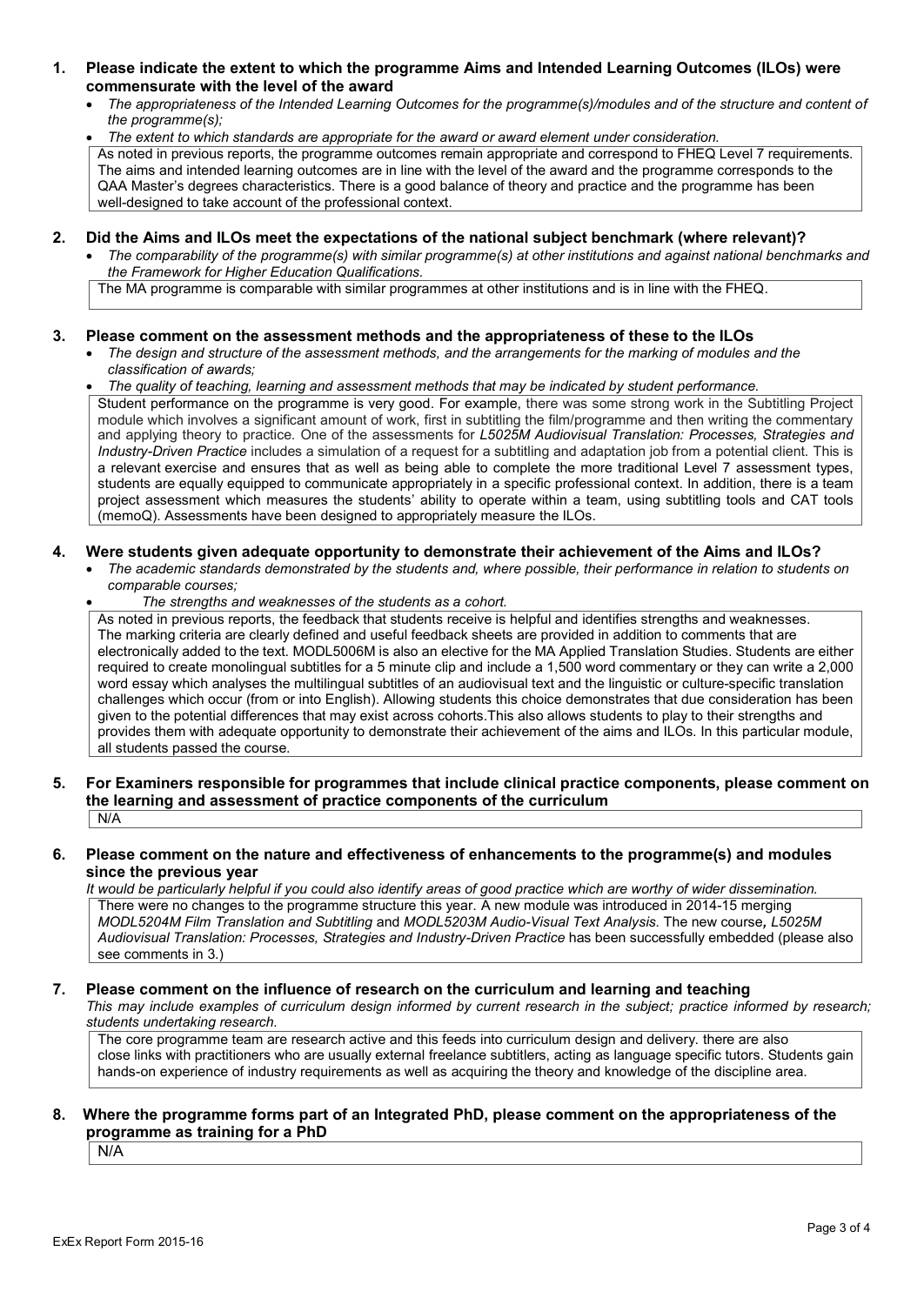#### **9. If you have acted as a mentor to a new External Examiner or have received mentor support please comment here on the arrangements**

I received a letter confirming the details of the External Examiner I would be mentoring in 2015-16. This did not require a significant amount of work as the information that is provided by the programme team is detailed and pre-empts potential queries. In addition, the University of Leeds Handbook provides further helpful information to allow External Examiners to fulfil their roles.

## **The Examination/Assessment Process**

**10. The University and its Schools provide guidance for External Examiners as to their roles, powers and responsibilities. Please indicate whether this material was sufficient for you to act effectively as an External Examiner.**

*Whether External Examiners have sufficient access to the material needed to make the required judgements and whether they are encouraged to request additional information.*

I received the University's 2015-16 External Examiner Handbook which clearly presents guidance to External Examiners. This is supplemented by programme and course documentation provided by the Programme Leader. The material is easily accessible with zipped files that are clearly labelled. I was able to cross-reference grades and feedback sheets, referring to the spreadsheet which records all grades for the full cohort, as required.

**11. Did you receive appropriate documentation relating to the programmes and/or parts of programmes for which you have responsibility, e.g. programme specifications or module handbooks, marking criteria?** *The coherence of the policies and procedures relating to External Examiners and whether they match the explicit roles they are asked to perform.* 

Yes, I received appropriate documentation to cover the range of assessments on the MA programme. Communication with the Programme Leader and the Director of Translation Studies is excellent.

**12. Were you provided with all draft examination papers/assessments? Was the nature and level of the questions appropriate? If not, were suitable arrangements made to consider your comments?**

The assessment for the MAAVTS is through coursework and there are no examinations. The nature and level of the questions, and the topics for the project work and commentaries, were certainly appropriate.

#### **13. Was sufficient assessed / examined work made available to enable you to have confidence in your evaluation of the standard of student work? Were the scripts clearly marked/annotated?**

As in previous years I received a representative sample of work. For smaller cohorts I was sent all scripts. Grades that covered all the boundaries, including borderlines, were submitted. Feedback was detailed, relevant and rigorous throughout. Marking is consistent and fair. Internal moderation processes are in place and evidenced.

#### **14. Was the choice of subjects for dissertations appropriate? Was the method and standard of assessment appropriate?**

Students complete a Subtitling Project rather than a dissertation and the topics for the projects were entirely appropriate and at the correct level.

**15. Were the administrative arrangements satisfactory for the whole process, including the operation of the Board of Examiners? Were you able to attend the meeting? Were you satisfied with the recommendations of the Board?**

I attended the MAPLIS Classification Board via Skype on 4 November 2016 as I was unable to attend in person. I am grateful to the Director of Translation Studies and the School Administrator for facilitating this. I was able to participate in the discussions and view student profiles as they were being considered. Borderline cases were discussed, referring to the regulations as appropriate. The Board ran smoothly and the process was rigorous.

#### **16. Were appropriate procedures in place to give due consideration to mitigating circumstances and medical evidence?**

Yes, all procedures were appropriate and students with mitigating circumstances were duly considered.

#### **Other comments**

## **Please use this box if you wish to make any further comments not covered elsewhere on the form**

N/A